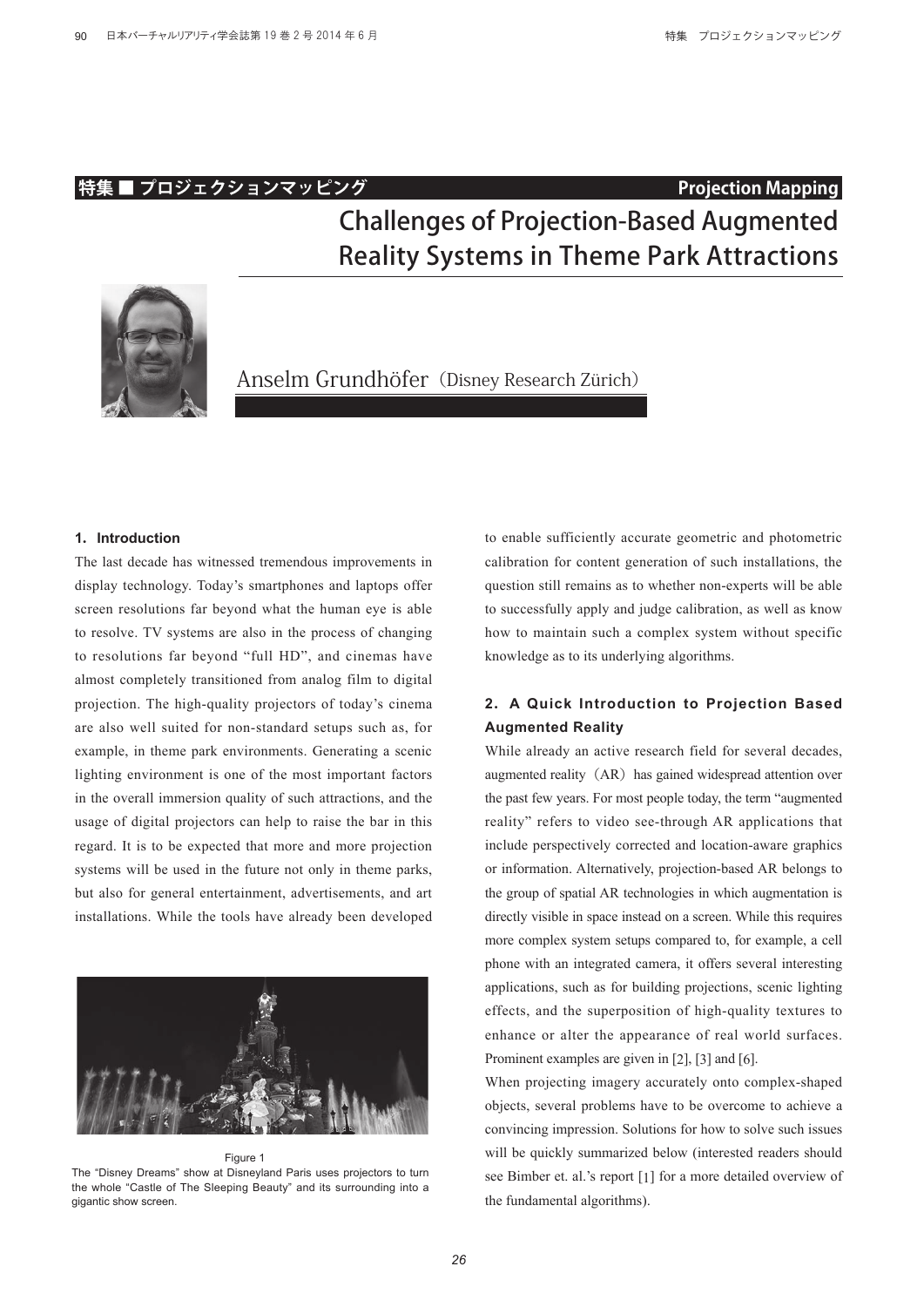

"The Legend of Captain Jack Sparrow" at Hollywood Studios in Orlando uses projectors to immerse patrons in 360-degree projections on screens, rocks, and a pirate ship.

**・Geometrical Registration:** Projecting onto complex shapes requires the accurate mapping of each individual projector pixel onto a given surface. Most real-world surfaces are far from perfectly flat planes. Imagine, for example, a modern car chassis or natural surface. To accurately project augmented content onto such surfaces, a precise model of the surface geometry has to be attained. This can either be carried out from existing CAD data or other sources, such as laser scanners, or can be directly generated by the projection system by adding cameras to it. Such setups are usually referred to as projector-camera-systems or procamssystems. In these, structured light patterns are projected and captured by the cameras to generate a quick and accurate mapping between individual camera and projector pixels. The most widely used patterns are gray codes or other types of spatially- or color-coded patterns. Depending on the application, the mapping of projector pixels onto a surface can then be carried out by using 2D lookup tables between camera and projector image planes, or by applying full geometric calibration and treating each individual projector as a pinhole device equivalent to a camera (correcting for lens distortion, if required). As the latter enables the accurate registration of projectors into a 3D environment, it has the advantage that the devices can be easily integrated into the content generation pipeline of the installation.

#### **・Multi-Projector Blending and Shadow Removal:**

Depending on the surface complexity, one usually tries to overlap the contributions of multiple projectors, as it may simply not be possible to align multiple projectors so that they do not overlap without any black gaps between

91Figure 2 projected image edges. Given that light contribution adds up in overlapping areas, though may abruptly drop in the case of shadow casts, the individual contributions of projectors have to be adjusted to equalize reflected intensities with non-overlapping areas. This requires the generation of smooth transitions to avoid the appearance of hard intensity edges in the case of slight misregistrations. Solutions for this problem are presented in [2]. To correct for the non-linear response functions of projectors, which are usually set to sRGB or a similar gamma curve, a radiometric measurement has to be carried out beforehand to linearize its response function.

- **・Photometric Calibration and Compensation:**  Equalizing the color gamut of multiple projectors [5] as well as neutralizing a surface's varying spatial reflectance [7] requires careful photometric device calibration and compensation image calculation. In addition to the mentioned issues, several specialized methods exist to also compensate for more complex effects such as global illumination, specular reflections, and textures. Some of these approaches deal with individual problems, while others try to solve for all unwanted effects at once [8]. Practically it is sufficient to analyze a system to figure out which illumination effects have the greatest bearing on image quality, and then trying to compensate for each of these individually by using specialized methods adapted for the source of image degradation. Regardless of the setup, diffuse scattering commonly occurs close to surface edges, yet this can be compensated for in various ways as well.
- **・Synchronization:** Synchronization is a technical issue that has to be solved to generate a compelling projection. Cameras must be synchronized to projectors in order to capture the correct structured light patterns during calibration. This problem can be solved easily by simply waiting until a pattern is displayed before capturing it. If temporal multiplexing-based projectors are used, such as DLP projectors, care has to be taken to use long enough exposure times in exact accordance with a projector's refresh rate or some multiple of it to avoid color and intensity artifacts. Averaging multiple camera images of the same pattern helps to reduce these artifacts. As soon as multiple projectors are used to present dynamic content, their display refresh timings have to be synchronized with each other to avoid the occurrence of tearing artifacts.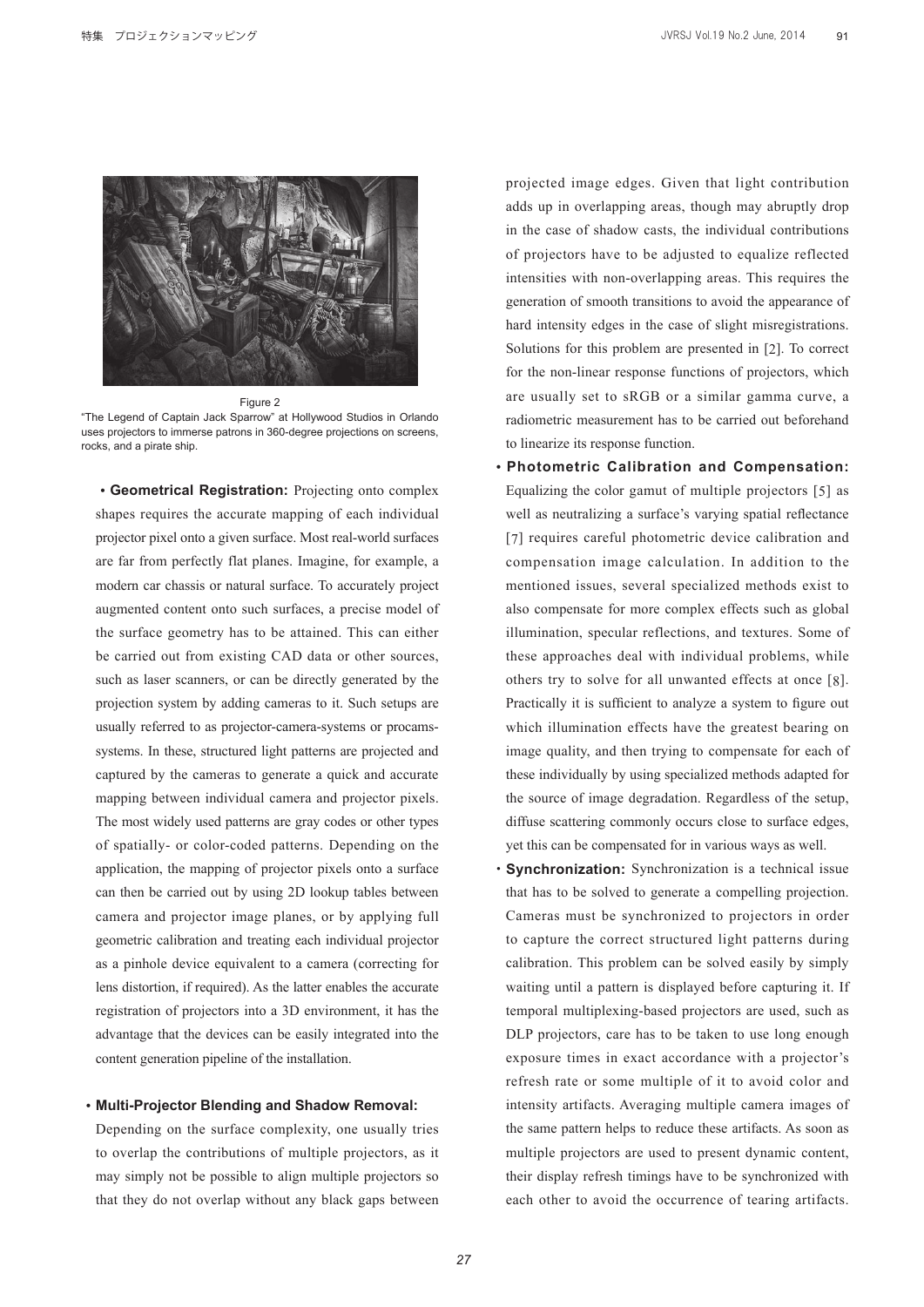While this is technically possible without any significant problems, it increases the overall complexity and cost of the system.

Depending on the application, not all of the above mentioned points are necessary to generate a satisfactory impression, though focus should be kept on all of them when developing projection-based AR setups. Most of mentioned issues can be solved manually through the use of specific software calibration tools. Particularly when multiple projectors are used in a complex setup, manual tools quickly lead to a cumbersome or even unfeasible process and cameras should be used for automatic system calibration.

Much research has been put into automatically solving the above-mentioned issues with different focuses on image quality or processing speed depending on the application. Methods for geometric calibration can be applied partially in real-time or without any pre-calibration. Blending maps and photometric compensation images can also be calculated for impressive image quality even if non-trivial projection surfaces are used [7].

Despite all these resolutions to various issues, however, one major problem remains: can these fixes be successfully applied in long-term installations operated and maintained by non-expert users within environments that are not perfectly controlled? How can such a system be set up so that high image quality can be achieved reliably while at the same time keeping calibration and maintenance times to a minimum?

# **3**.**Challenges of Long-Term Projection Based AR Installations**

Several solutions for projection-based AR application calibration issues have been developed, but due to their complexity, many require experts to accurately apply them when setting up a system, adjusting parameters to adapt to noise and other factors in a given setting, and judging the accuracy of a final projection. Aside from these issues that rely on experts to correct, other issues have to be solved for long-term applications, such as entertainment attractions in Disney theme parks. At locations such as these, it typically cannot be expected that operational and maintenance personnel with expertise in computer vision will be present. Therefore, procams systems have to be able to automatically calibrate themselves with little supervision.

In addition, these systems have to detect and report potential errors such as hardware defects or other issues that restrict their functionality, such as occluded lines of sight or unexpected lighting situations. Obviously, all of this has to be carried out not only efficiently, but also within a short period of time.

The most crucial factors that have to be solved to generate robust procams systems are listed as follows:

**・Robustness:** Since theme park installations commonly run daily for many hours and are planned to run for several years or even decades, it is required that, independent of any internal or external factors, a procams system be able to provide desired image quality, even in unpredictable situations. If, for whatever reason, satisfactory image quality cannot be achieved, a system has to be able to detect and report this without human intervention.



Figure 3 Disney Research Zurich developed a method which uses projection to superimpose high frequency texture details onto an animatronic head to significantly enhance its appearance [6].

**・Accuracy:** The requirements for spatial projection accuracy depend significantly on the setup conditions. Obviously, a large-scale building projection that exists far from observers requires less accurate geometrical registration than a projection of fine details on an animatronic head [6]. Such conditions thus have to be carefully considered when setting up a system and, even more important, attention has to be paid that the variance within consecutive recalibrations required for hardware replacements, cleaning operations and other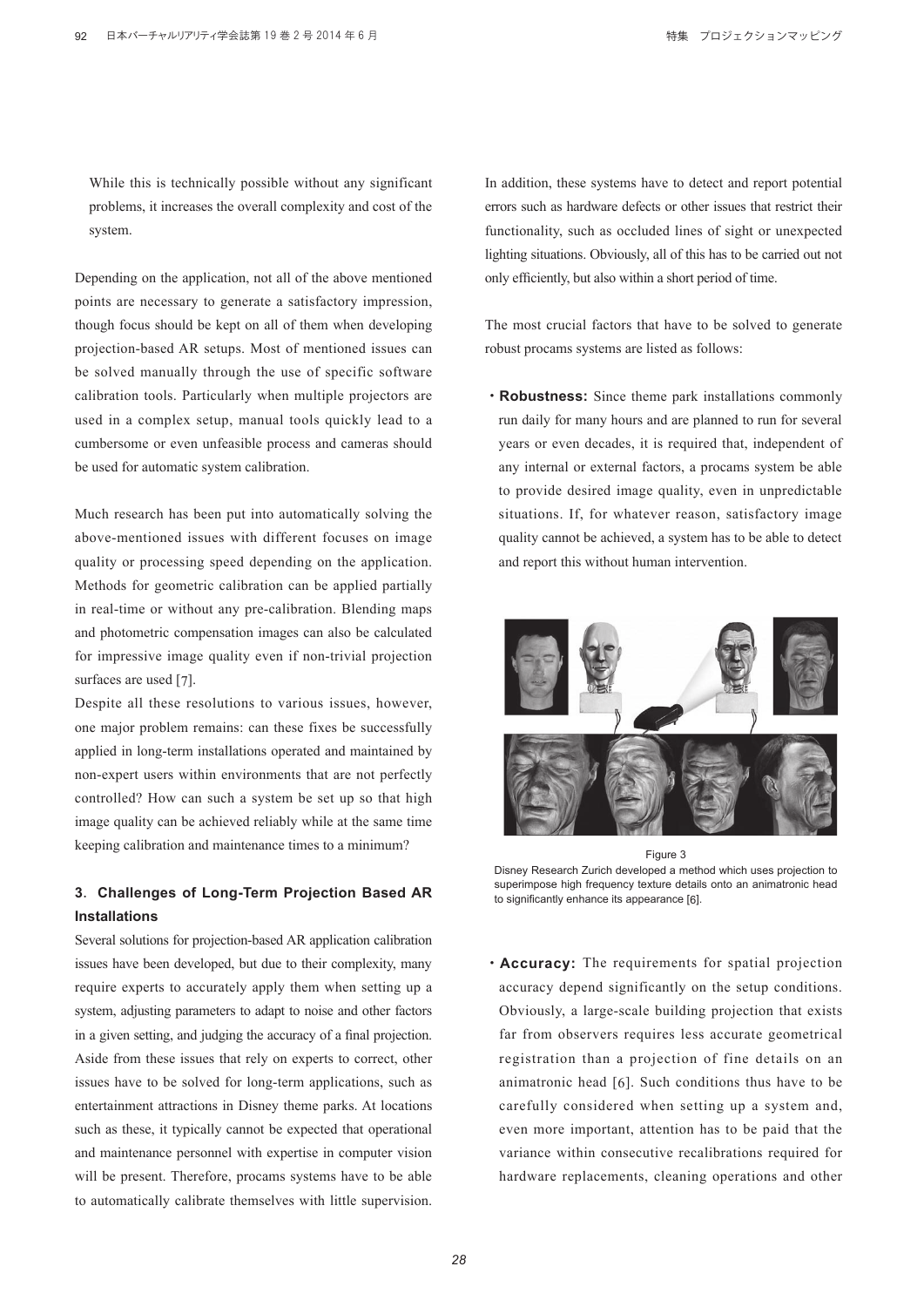system restructurations is kept at a relatively low level. As non-experts typically take care of technologies during operational hours and maintenance, automated, selfassessing calibration tools such as camera-based selfcalibration can help to assist them.

- **・Scalability:** Lab installations typically deal with projectors that are professionally set up for particular experiments in carefully controlled environments. In contrast to this, realworld installations often involve constraints in terms of projector and camera placement, as well as may require more projectors to generate desired pixel coverage— and all of this has to be considered while developing robust calibration algorithms. Optimally, algorithms should not scale more than linearly in terms of processing time and memory requirements. They should, however, enable parallel processing, and, even more important, employ parallel acquisition whenever possible. All cameras, for example, should be able to capture structured light patterns from specific projectors in parallel, and, having already gathered some rough knowledge about the geometrical setup, even non-influencing projectors can project patterns in parallel to speed up acquisition times.
- **・Performance/speed:** As the downtimes of everyday projection systems should be kept to a minimum for obvious reasons, calibration and compensation algorithms are required to compute the results as fast as possible. While optimizing calibration processing times in non-real-time applications is not of essential interest within research communities, the duration of these times is a crucial factor in theme park attractions. Therefore, on the one hand, efficient algorithms have to be implemented by excessively using CPU and GPU parallelism whenever possible. On the other hand, processing hardware has to guarantee high bandwidth during acquisition times, as well as enough processing power for computations. As most of the calculations at least linearly scale with the number of projectors used, hardware has to be carefully adapted to offer enough processing resources for the given problem.
- **・Maintainability:** Despite having solved for all of the above issues, the question remains as to whether a system can be maintained in a reasonable amount of time and cost-efficiently. The deployment of new technologies is commonly constrained by the fact that keeping maintenance

and operational costs as low as possible is a strong requirement in theme park installations. This factor has to be carefully considered when designing new attractions with each of the above-mentioned issues in mind. It is obvious that the more complex the system gets, the more potential sources of error there are. Therefore, a major goal when designing attractions is to find the simplest solution for a system to guarantee desired accuracy given its conceptual and temporal constraints.

## **4.Conclusions**

Projection-based spatial AR is an effective and flexible way to generate dynamic shading effects on complex structured sceneries with a quality that cannot be achieved by only using a large number of standard light sources. This makes this technology quite suitable for scenic entertainment installations, such as those used by The Walt Disney Company in a multitude of their theme park attractions. Some of the attractions in which projectors are used to generate interactive game applications, immersive projections, and complex lighting effects are shown in the figures throughout this document.



Figure 4 "Goofy's Paint'n'Play" at Disneyland Tokyo is an interactive game in which a self-calibrating projector-camera system is used to accurately project virtually shot paint and textures onto walls and furniture.  $*$  The color version shown on the frontispiece

The majority of the above-mentioned problems involved in establishing a robust and reliable everyday procams installation can today be resolved by using specialized software tools. The Walt Disney Company developed and still utilizes a procams toolbox framework that offers a set of flexible components that can be individually customized and combined to fit the particular needs of any new installation. However, not every